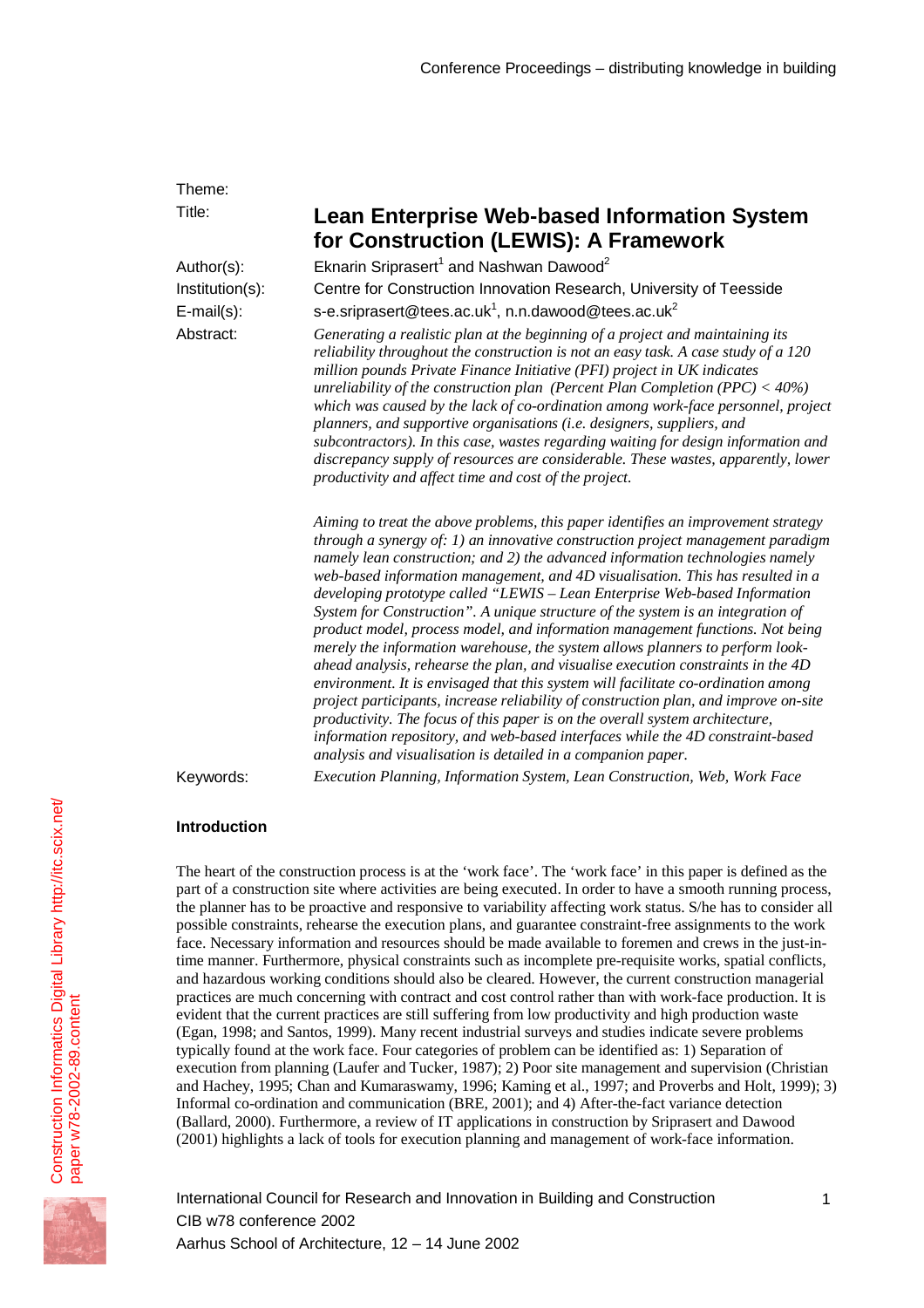In order to confirm and identify causes for the above problems, this paper firstly reports and discusses the results obtained from a case study of a 120 million pounds Private-Finance-Initiative (PFI) project in UK. It is concerned that better understanding of how and why the problems are occurring in the real practices will greatly contribute to a formulation of an appropriate improvement strategy. Rather than directing to a process-led or a technology-led paradigm, this paper then attempts to identify an improvement strategy through a synergy of: 1) an innovative construction project management paradigm namely lean construction; and 2) the advanced information technologies namely web-based information management and 4D visualisation. This has resulted in a developing prototype called "LEWIS – Lean Enterprise Webbased Information System for Construction". The focus of this paper is on the overall system architecture, information repository, and web-based interfaces of the LEWIS. The 4D constraint-based simulation and visualisation tool for execution planning and constraints analysis is detailed in the companion paper (Sriprasert and Dawood, 2002).

# **Current Practices in UK: A Case Study**

The objective of the case study was to confirm and gain understanding of how and why the above typical problems are occurring in the current practices. A *'critical case'* in which a clear set of propositions is specified and circumstances within which the propositions are believed to be true (Yin, 1994) was selected for this study. In other words, a project that possesses high degree of complexity and fragmentation in which occurrences of all typical problems can be expected was chosen.

### Case Introduction

The project under study is a 120 million pounds private finance initiative (PFI) construction project in UK. The project involves an approximate 62,000 square metres of new and refurbished hospital accommodation on 2 or 3 storeys including 10 plant rooms and all associated external works. Total project duration including design and construction is 32 months. The project was started in August 1999 and will be finished in April 2003. It should be noted that the project is in the  $14<sup>th</sup>$  month at the time of the case study. Figure 1 shows the overall model of the project.



*Figure-1: Overview model of the case study project*

The construction is divided into 48 zones employing about 120 staff and 650 operatives. Over 120 subcontractors and 150 suppliers are involving in this project. The number of drawings issued to date is over 11,000 excluding revisions. The site is surrounded by the existing operational hospital, a school, and two housing estates. Issues concerning the regulations of environment, and health and safety are very strict. Toolbox talks for each zone engineer and operatives must be conducted weekly. All work packages must be authorised by the client prior to their commencement. Furthermore, permission to carry out works associated with high risks such as excavation, hot works, and isolation of M/E systems must be granted on the case by case basis.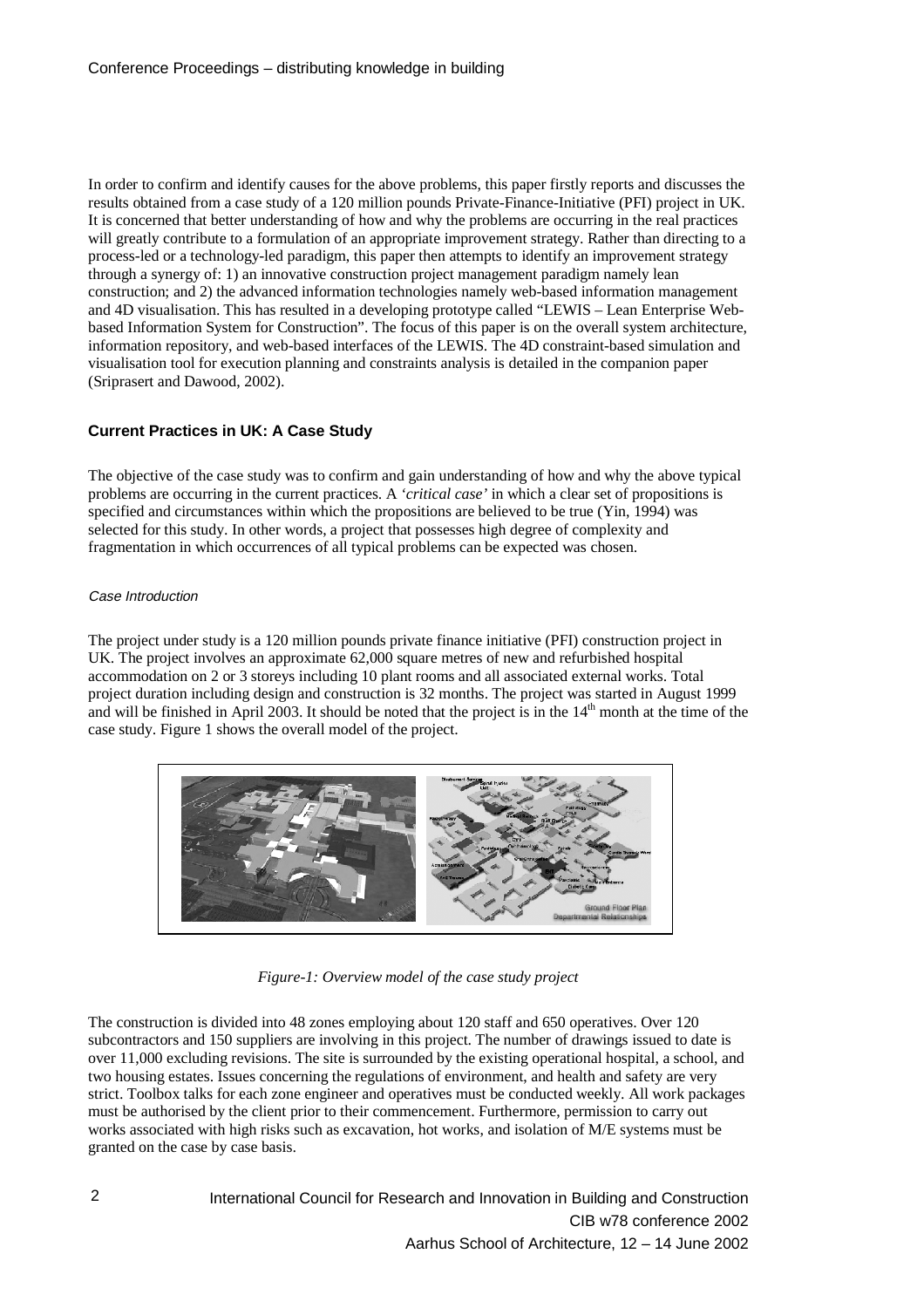Regarding the project organisations, five major participants are involving in the project. The project client is the UK NHS trust. The concessionaire is a large UK public health group made up from 20% equity by a building contractor and the rest by bankers and funders. Under the concessionaire, there are a large planning supervisor firm who is responsible for the overall construction and facility management and a joint venture (JV) contractor who is responsible for the design and construction. The design of this project, however, is divided into three packages including architectural, structural, and M/E design. These packages are then subcontracted to three separate design consultant firms.

Given the above project attributes, the project is considered as a highly complicated and, therefore, represents the *'critical case'*. Focus of this study was on two major aspects including planning and control system and information management system of the JV contractor. Multiple sources of evidence were collected by site observation, scrutiny of project documents, walking through processes, and interviews with key participants. Results of the study are reported below.

#### Planning and Control System

Planning and control department consists of two senior planners and a junior planner. According to the JV planning procedure, programme of work can be categorised into four types: 1) Concessionaire construction programme for monitoring of project overview and releasing of milestone payments; 2) Target programme for planning at zone level; 3) Three-months short-term programme for greater detail planning; and 4) Subcontract programme developed by subcontractors. The progress of work is regularly monitored against both the target programme and the subcontract programme. For the target programme, actual percentage against as planned is monitored fortnightly by the section manager/M&E engineer in liaison with the planning department. In a similar manner, every subcontractor has to monitor his subcontract programme and provides monthly progress report to the JV. An overall progress report combining the subcontractor's progress, the internal progress, and the progress photographs is then prepared and issued to the JV board and the client on a monthly basis. Presentations of the progress are in the forms of drop line progress, s-curve, lists of on-going and completed activities, and labour histograms.

Although systematic planning and regular monitoring are in place, two major deficiencies including ignorance of detailed execution planning and ineffective control can be identified. In this case, the development of the three-month short-term programme is simply neglected. It is obvious that field supervisors normally plan the execution. No systematic way to perform this kind of detailed planning is found. The supervisors usually draw the plans up by hand. These paper-based plans can be referred as "cribsheets" (Choo et al., 1999) or "throw away" schedules (Russell and Froese, 1997). Consequently, feedback from the work-face production is not recorded and little relationship can be traced back to the target programme. It is also found that constraints of supportive organisations such as abilities to deliver design information and resources are not taken into account when the plans are generated or updated. The plans may be occasionally revised only when huge deviations are detected. Clearly, this kind of revision does not imply any sense of proactive control but simply follow-the-fact revision. However, this is not absolute fault of the planners since they have no direct authority to make corrective actions. In fact, most decisions are formally made in the monthly board meeting therefore limits chances of timely corrective actions. Over the last 3 months, less than 40% of activities has been completed as planned. This strongly confirms the typical scenarios of separation of execution from planning and after-the-fact variance detection.

#### Information Management System

The JV site office is fully equipped with standard IT systems. Most staff are provided with a desktop PC and shared printers operating under the LAN system. The network is connected to an in house information management system called PIMS – Project Information Management System. This system acts as an information/mail server system, which stores various types of scanned documents i.e.

International Council for Research and Innovation in Building and Construction CIB w78 conference 2002 Aarhus School of Architecture, 12 – 14 June 2002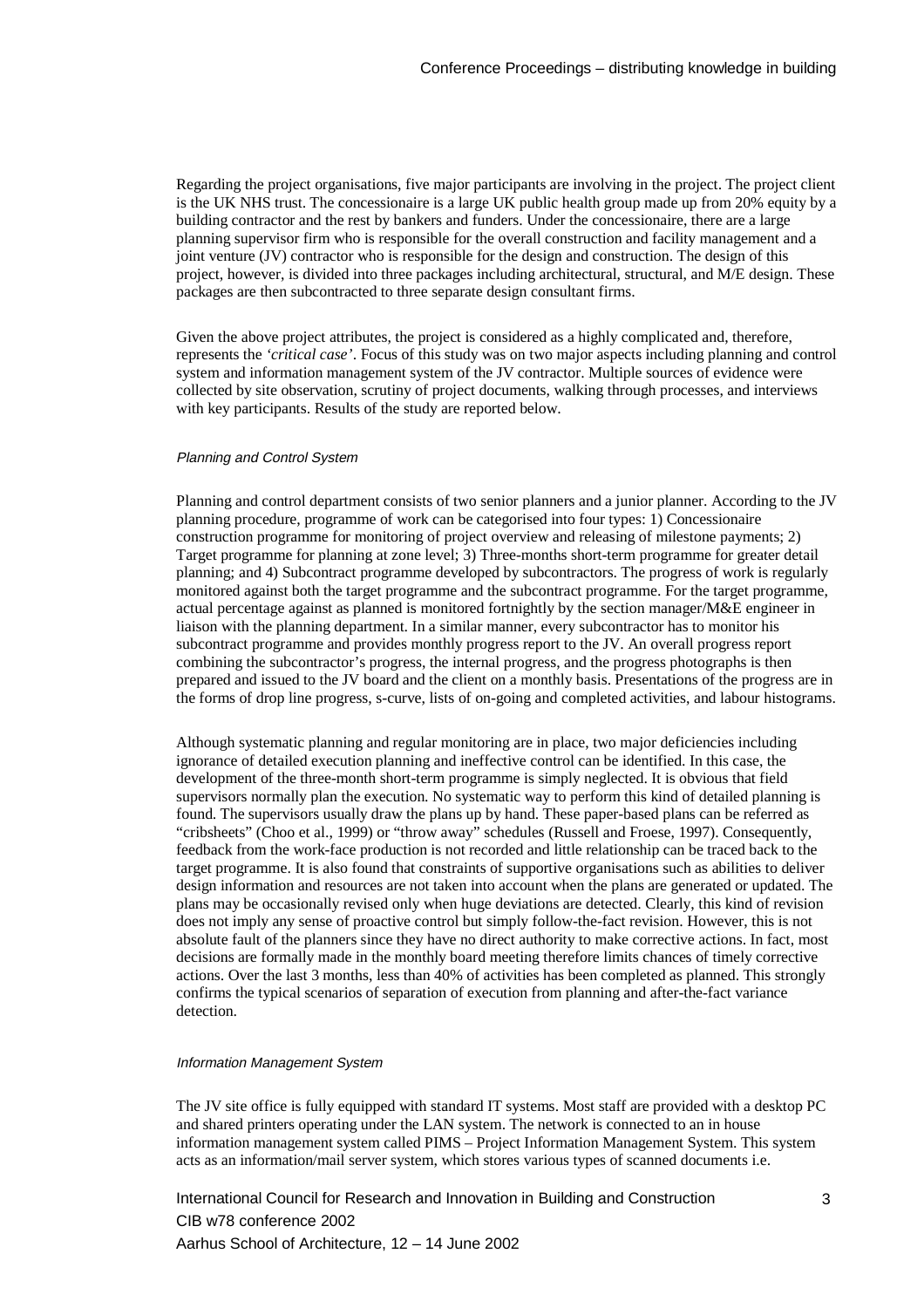applications/permits, faxes, letters, memos, minutes, RFIs, and method statements. Hard copies of these documents are also systematically filed and distributed to the relevant persons. The system records the distribution list and maintains the corresponding actions of each staff. Warning emails about the outstanding issues are automatically sent to the responsible persons. The documents stored in the system can be classified and filtered based on Work Breakdown Structure, title, sender, date sent/received, etc. In addition, there is a library of standard procedures downloadable from the company's Intranet site. It should be noted that details of the drawings i.e. revision, date received, description and distribution list are stored separately in two MS Access databases (one for the design consultant's drawings and another for subcontractors' drawings). At the work face, an electronic swipe card system is utilised for labour time and attendance control. General radio frequency devices such as Walkie-Talkie are available for internal communications between the work face and the site office.

With standard forms and procedures, consistent documentation, and well equipped IT infrastructure, the overall information management in this project is comparable to a good international standard. However, several issues regarding: 1) quality of information; 2) information structure; and 3) co-ordination and communication can be discussed.

In this project, paper-based 2D CAD drawing is a main medium to deliver design information. Generation of working drawings that contain necessary information for work-face execution, unfortunately, is not included in the design contract. A project engineer complained about quality and delivery time of the design information in an interview conducted during the case study. Detailed structural connections and M/E schematic diagrams are normally sketched on site. Over 650 RFIs (excluding informal telephone calls and face-to-face discussions) have been issued. The RFIs have an average of 25 days response time and 10 % of them are still outstanding. In many zones, contractor is forced to carry out the works without complete design information. Several product clashes have been reported from the field, which resulted in reworks or waiting for information. Considering the information structure, each type of document is organised by a simple sequential index i.e. RFI001, RFI002, …, RFInnn. As a result, no link between the document and a specific product or a specific process defined in the plan can be established. Without such a relationship, it is not easy, if at all possible, to analyse constraints regarding information availability prior to commencement of each work package or activity. To an extent, it is also difficult for work-face personnel to retrieve information that they needed. Informal co-ordination and communications among upstream supportive organisations, planners, and work-face personnel can also be revealed. Unlike the administrative information, other important information regarding resources (i.e. material requirements and delivery details) is privately kept in the purchasing department. Furthermore, the feedback information from the field (i.e. problems and causes of variances) is not well documented. In this case, the planners are rarely informed of possible constraints and, therefore, can't rehearse and generate the reliable plans. Without the reliable plans, the upstream supportive organisations are unaware of the real project status and are unable to prioritise their deliverables to the work face. Wastes regarding discrepancy supply of resources, and waiting for instructions, apparently affect time and cost of the project.

### Conclusions and Findings

The findings of the case study strongly confirm the four typical problems highlighted in the literature. From the case study, we start to better understand that the problems are occurring neither because of ignorance of management nor the lack of IT infrastructure. In fact, the root causes of these problems seem to be insufficiency of underlying project management theory and improper framework for IT utilisation (Koskela, 2000; and Koskela and Howell, 2001). To be more specific, the current planning and control mainly considers time and precedence constraints. The 'flows' of information and resources as well as detailed execution planning are largely ignored. In the aspect of IT utilisation, it is generally used for administrative works and has not been designed to serve planning and execution at the work face. These findings and conclusions of the case study have paved the way for a new improvement strategy identified in the next section.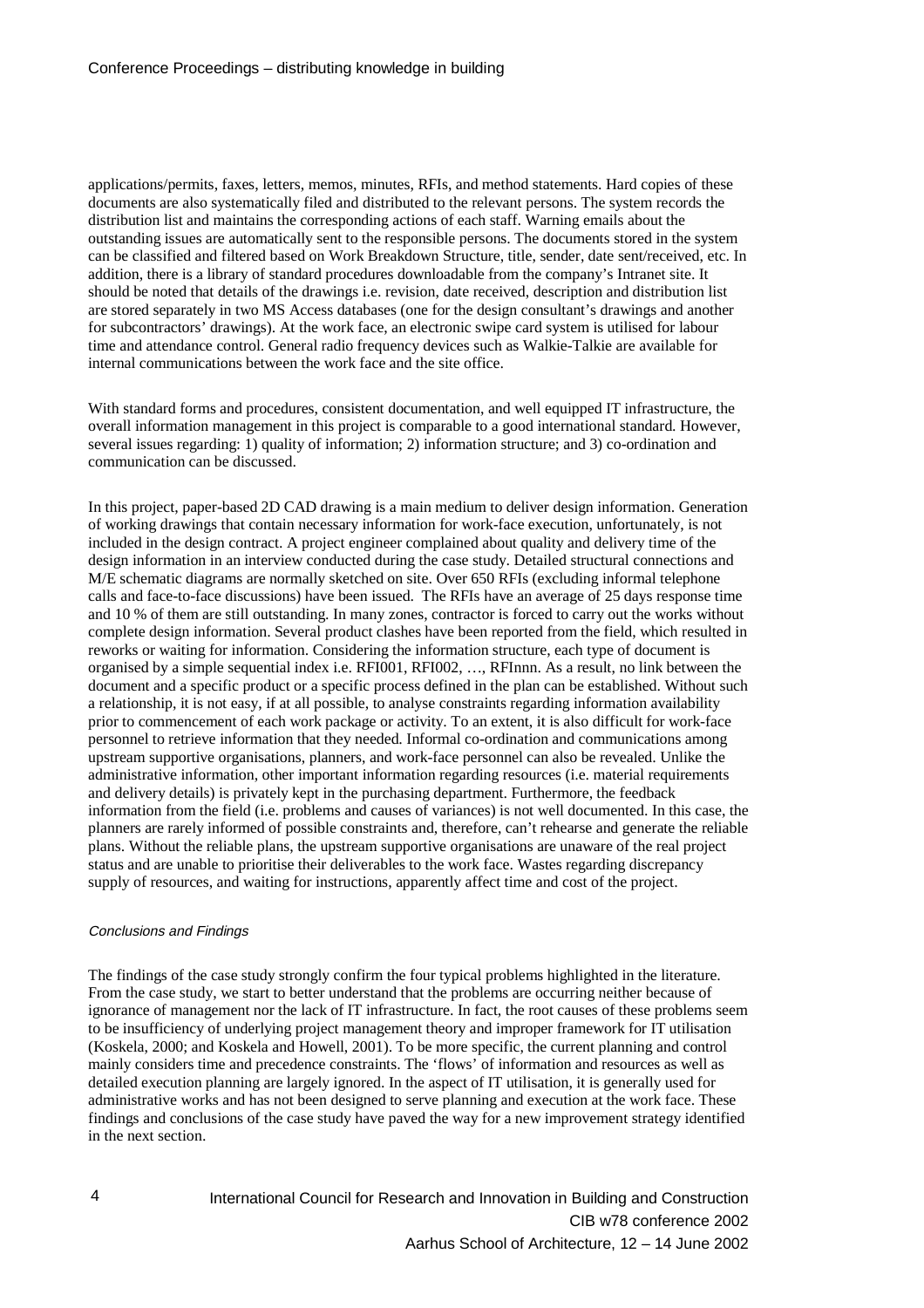## **Lean Enterprise Web-based Information System (LEWIS)**

#### Strategy Identification

The research presented in this paper can be best described as a '*problem-solving research'* in which a problem from practice is identified and all intellectual resources are brought to bear upon the solution (Phillips and Pugh, 1987). Aiming to treat the typical work-face problems identified earlier in this paper, identification of an improvement strategy through a synergy of an innovative construction project management paradigm and the state-of-the-art information technologies could proof useful.

Among the process-led paradigms such as construction process re-engineering and concurrent engineering, lean construction concept has been chosen as the underlying theory for improvement of work-face production. Many practical techniques including: 1) last planner (Ballard, 2000); 2) look-ahead planning (Ballard, 1997); 3) pull strategies (Ballard, 1998); and 4) transparency (Santos et al., 1998) can be adopted. Several trial implementations of the lean construction concept (Ballard et al., 1996; and Conte, 1998) show an improvement of plan reliability and productivity through encouraging planning at the crew level, measuring planning system through weekly percent plan completion (PPC), and identifying and acting on root causes of failures. For the technology-led perspective, IT is being regarded as one of the most prevalent facilitators of process change (Chan and Land, 1999). A vision of *"Construct IT for Business (2005-2010)"* is predicated on the underlying theme of a central project model that facilitates the co-ordination, exchange, and sharing of project information (Tah and Carr, 2001). Other key elements of the vision are the use of the Internet for project collaboration and virtual reality for construction product and process simulation and visualisation throughout the project life cycle.

As a result of the amalgamation of these process-led and technology-led strategies, a developing prototype called LEWIS – Lean Enterprise Web-based Information System for Construction is proposed as a tool for promoting production-oriented thinking in the construction enterprises. The system architecture and its functionality are explained in the following section.

### Architecture and Functionality of the System

A major limitation of the existing commercial project management systems can be revealed as the disintegration between information management and execution planning and control. A further widely acknowledged limitation can be cited as the inflexibility to customise the structure and contents of the systems. To overcome these limitations, the design of the LEWIS, in contrast, is based on the compound applications concept in which data extensibility and making use of the existing capabilities of off-theshelf application packages can be beneficial (Heindel and Kasten, 1997). The core of the architecture is a central relational database management system (RDBMS) where product model (CAD), process model (schedule), and information (i.e. drawings, specifications, method statements, resources information, etc.) are integrated. SQL Server 2000 is chosen for the database implementation because of its wide availability, scalability, and multi-user supportability. More importantly, an ongoing research project on the development of IFC model server at the VTT, Finland is based on this database platform (Adachi, 2001). For data input, 2D or 3D product data from CAD software (i.e. AutoCAD 2000 or Architectural Desktop 3.3) can be automatically extracted to the database using a developed Visual Basic for Applications (VBA) macro. In a simpler way, the process data from project planning and scheduling software (i.e. MS Project or Primavera) can be extracted to the database using Open Database Connectivity (ODBC) and a built-in import/export template feature. Meaningful data analysis and reports such as readiness of all drawings required next week and workable backlog (constraint-free activities in this period) can be generated using Structure Query Language (SQL). Furthermore, to achieve web-based functionality, HTML, Active Server Pages (ASP), and VB Script are utilised to create web interfaces, retrieve and display data from the database, develop search capability and, last but not least, manage data security. An overall architecture of the LEWIS system is presented in Figure 2.

International Council for Research and Innovation in Building and Construction CIB w78 conference 2002 Aarhus School of Architecture, 12 – 14 June 2002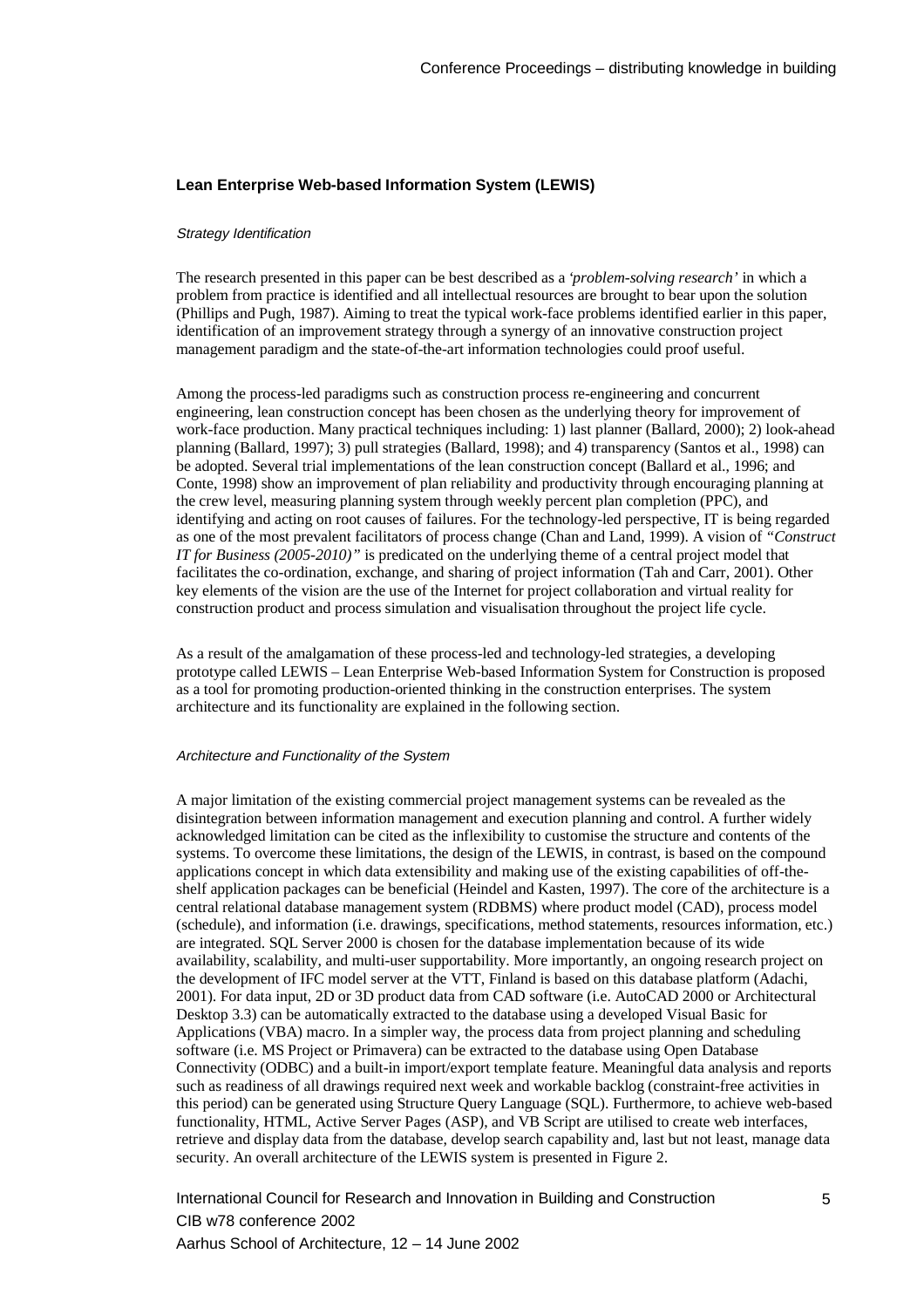

*Figure-2: LEWIS System Architecture*

The aim of the LEWIS system is to reform the way of construction management from contract and cost centre to flow and production centre. The LEWIS functionality provides a medium for co-ordination and communication among upstream supportive organisations, planners, and work-face personnel. In this case, the supportive organisations will be informed of the current project status and requirements at the work face in real time. Planners will be informed of ability of the supportive teams to supply required information and resources in Just-In-Time manner and, in turn, will be able to realistically update an execution plan and assure quality assignments and instructions to the work face. Finally, work-face personnel will be able to retrieve information and send request or discuss problems to the responsible teams promptly. Figure 3 illustrates web interfaces for main menu and a query result for constraint activities planned to execute next month.

| <b>Si</b> Walcoma to UUA15 - Lean Laberghi e Wab-Livinii Infantation System - Hicicodi Infantat Upilcian                                                                                                                                                                                                                                                                                                 | 國司國                                                   | A / History HadHorin - Nicomolf Informat Liphons                                                                                                                                                                               |                                                                                                   |             |            |                 |                             | 医回答                         |
|----------------------------------------------------------------------------------------------------------------------------------------------------------------------------------------------------------------------------------------------------------------------------------------------------------------------------------------------------------------------------------------------------------|-------------------------------------------------------|--------------------------------------------------------------------------------------------------------------------------------------------------------------------------------------------------------------------------------|---------------------------------------------------------------------------------------------------|-------------|------------|-----------------|-----------------------------|-----------------------------|
| Family Star Trades                                                                                                                                                                                                                                                                                                                                                                                       | <b>A</b>                                              | The City Country Care, 4                                                                                                                                                                                                       |                                                                                                   |             |            |                 |                             | 168                         |
| 0 3 4 2 6 6 7 8 1 3 3 3<br>$\frac{1}{2}$ $\frac{1}{2}$ $\frac{1}{2}$ $\frac{1}{2}$ $\frac{1}{2}$ $\frac{1}{2}$ $\frac{1}{2}$ $\frac{1}{2}$ $\frac{1}{2}$ $\frac{1}{2}$ $\frac{1}{2}$ $\frac{1}{2}$ $\frac{1}{2}$ $\frac{1}{2}$ $\frac{1}{2}$ $\frac{1}{2}$ $\frac{1}{2}$ $\frac{1}{2}$ $\frac{1}{2}$ $\frac{1}{2}$ $\frac{1}{2}$ $\frac{1}{2}$<br>$\mathbb{Z}$<br># 10 m @ Machinesoft A Guide, the Ref. | <b>Roote 14.11</b>                                    | 12 - 20 - 20 - 11<br>□ h = 图 dochement A > 由 m_Rectorin' ap-                                                                                                                                                                   | - 4   9, 모, A   8   후 - 2 - 조, 8, 윤, 소                                                            |             |            |                 |                             | F SP 14.5                   |
|                                                                                                                                                                                                                                                                                                                                                                                                          |                                                       |                                                                                                                                                                                                                                |                                                                                                   |             |            |                 |                             |                             |
| LEWIS Lemi indeperise Web Based Information System for Construction                                                                                                                                                                                                                                                                                                                                      |                                                       | All Constraint Activities Next Month                                                                                                                                                                                           |                                                                                                   |             |            |                 |                             |                             |
| TERSTOP<br>Muis Meau                                                                                                                                                                                                                                                                                                                                                                                     |                                                       | October, 1999                                                                                                                                                                                                                  |                                                                                                   |             |            |                 |                             |                             |
| <b>BY YOU</b><br><b>BART</b><br><b>IN SOVA</b><br><b>L'ÉNITAY DR</b><br><b>NOTHERN</b>                                                                                                                                                                                                                                                                                                                   | <b>MADE</b>                                           | <b>Unidam</b><br><b>Last Henry</b>                                                                                                                                                                                             | Linewing Hall) away Daniel Dated 193 Switch Deang Malanci HallPictures, Tym Malanci, Daniel Dated |             |            |                 |                             |                             |
|                                                                                                                                                                                                                                                                                                                                                                                                          | Diziti-Ch-<br><b>Building</b><br><b>Actual</b>        | lazeitu parbito.<br>(121.1311-10053<br>Indicate II and let<br>[for presser]                                                                                                                                                    | A94                                                                                               | Talschtone  | trained to | <b>Longress</b> | Talsa 23                    |                             |
|                                                                                                                                                                                                                                                                                                                                                                                                          | Divertised as<br><b>CLOCK</b><br><b>Charles Mont.</b> | <b>Ledonial:</b><br>C21.3311-9812<br>door and se-                                                                                                                                                                              | la 2.0                                                                                            | Talschtoner | False      |                 |                             | 20                          |
| Tedes Rook, Pro-                                                                                                                                                                                                                                                                                                                                                                                         | <b>Suit Ing Andy</b><br>T.72111-021-                  | Sid-show and                                                                                                                                                                                                                   | $-303$<br>False                                                                                   |             |            |                 |                             | 14                          |
| Toother Molecoro (d) US.                                                                                                                                                                                                                                                                                                                                                                                 | tion the same dis-                                    | brick are book.<br>021/03/10 09:02<br>work G. 1-5                                                                                                                                                                              |                                                                                                   |             |            |                 |                             |                             |
| Contract That These Protect Interim                                                                                                                                                                                                                                                                                                                                                                      | T.T. 111-0-21-                                        | Hardcore filling<br>and binding to                                                                                                                                                                                             |                                                                                                   |             |            |                 |                             | 25                          |
| Computibles 1926 of cases.                                                                                                                                                                                                                                                                                                                                                                               |                                                       | Lzegar-Jos-Zi<br>miterale vab<br>h'П.                                                                                                                                                                                          |                                                                                                   |             |            |                 |                             |                             |
| CRIVETTE Then                                                                                                                                                                                                                                                                                                                                                                                            | E72111-L26-<br>rom-t                                  | Martishana till McCo.<br>K-R-1-5<br>PDDGM10811-                                                                                                                                                                                | Truc                                                                                              |             |            |                 |                             | 36                          |
|                                                                                                                                                                                                                                                                                                                                                                                                          | 1022111-U26-<br>L 610-2                               | <b>EP</b> tails in th<br>A-M/F- -1<br>T012/05/1-031 -                                                                                                                                                                          | \$4,056<br>'Luc                                                                                   |             |            |                 |                             | ar4.                        |
|                                                                                                                                                                                                                                                                                                                                                                                                          | 1072111-026-                                          | 119 Isaac GL K- NHC                                                                                                                                                                                                            |                                                                                                   | True M 3004 | This 4     | Sted            | Talys 32                    |                             |
|                                                                                                                                                                                                                                                                                                                                                                                                          | Convenience Of a Element Sensored<br>لمعتقبا          | T41401-0232-0111-<br>ID4-A                                                                                                                                                                                                     |                                                                                                   |             |            |                 |                             |                             |
|                                                                                                                                                                                                                                                                                                                                                                                                          | 122111-026-                                           | 10 Head GL & NHQ                                                                                                                                                                                                               |                                                                                                   | True M TO M | Time 4     | Sted            |                             | $1$ aba $+0$ $\overline{m}$ |
| <b>Market and conner and</b>                                                                                                                                                                                                                                                                                                                                                                             | $2.16 - 4 + 1$<br>$\overline{a}$                      |                                                                                                                                                                                                                                |                                                                                                   |             |            |                 | El suite t                  |                             |
| distributed and an and Service Arms and Specialists and                                                                                                                                                                                                                                                                                                                                                  | NPRESS AND THE                                        | distributed and the property of the second comments of the comments of the comments of the comments of the comments of the comments of the comments of the comments of the comments of the comments of the comments of the com |                                                                                                   |             |            |                 | <b>NPRALE PORTLANDS TOO</b> |                             |

*Figure-3: Web Interfaces Presenting System Main Menu and a Query Result for Constraint Activities*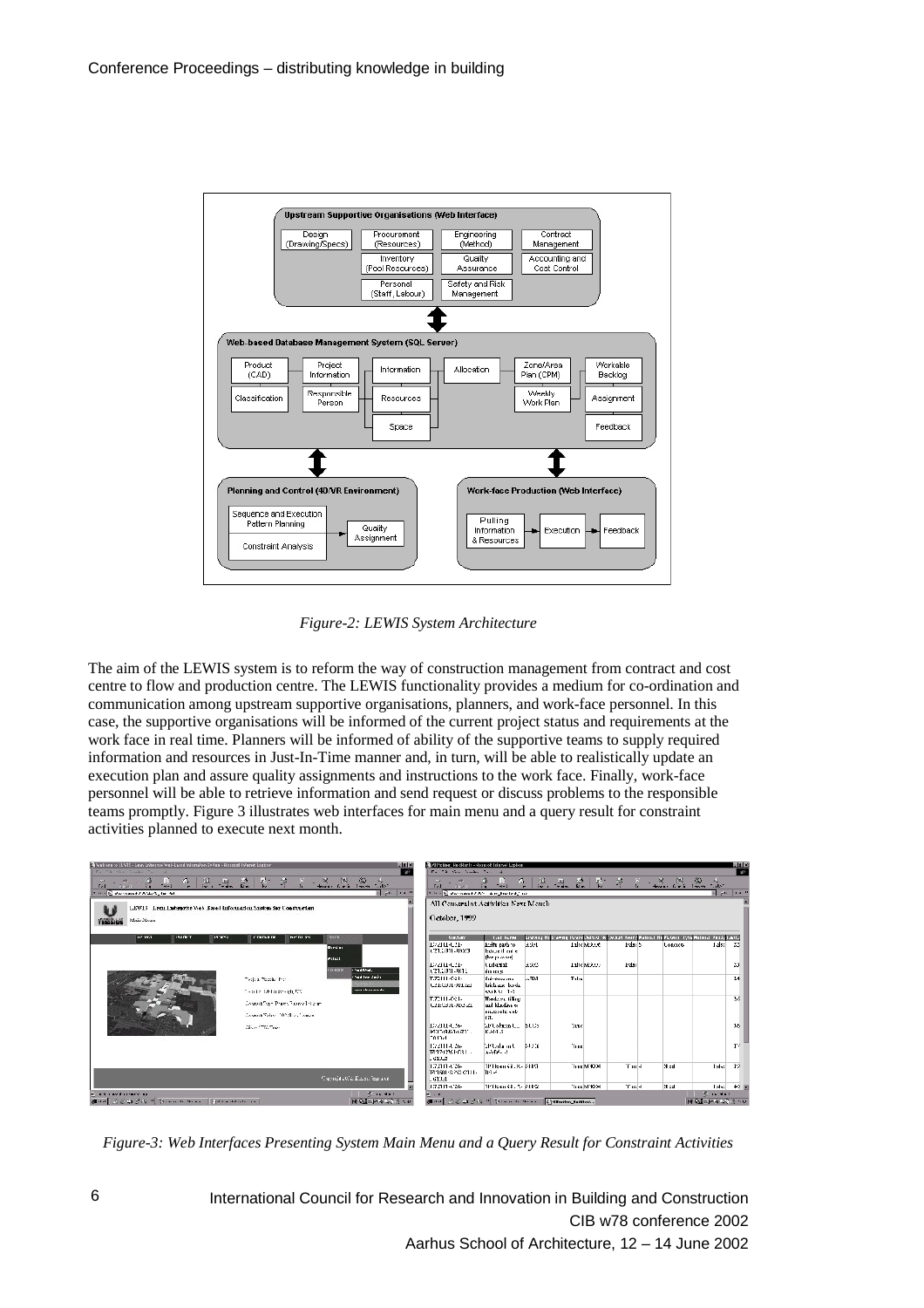The main menu of the LEWIS contains a set of pull down menus that enables users to access different categories of project information ranging from general project information, geometrical product data, CPM schedule and weekly work plan, project documents, resources information, to VRML models presenting work progress and constraints each period. Constraints regarding availability of information and resources for each activity can also be queried. These results will then serve as an input to the 4D constraint-based planning and control module where sequence of activities and associated constraints can be simulated, visualised, and evaluated. It should be noted that the LEWIS prototype is still in a developing stage. A possibility to develop user interfaces in mobile devices or touch screen monitors is being investigated.

### **Conclusions**

The paper has identified typical work-face problems, which are widely acknowledged in the literature. Two major areas including planning and control, and information management system have been investigated in a case study of a 120 million pounds PFI project in UK. The study confirms typical problems of separation of execution from planning, poor site management and supervision, informal coordination and communication, and after-the-fact variance detection. It is understood that these problems are not occurring because of the ignorance of management nor the lack of IT infrastructure. In fact, underlining project management theory and the framework for IT utilisation should be reformed. As a problem solving research, the paper seeks an improvement strategy through a synergy of an innovative construction project management paradigm namely the lean construction concept and the advanced information technologies namely web-based information management and 4D visualisation. This has been resulted in a developing prototype called LEWIS – Lean Enterprise Web-based Information System for Construction. The overall system architecture, information repository and web-based interfaces have been illustrated in the paper. A unique structure of the system is the integration of product model, process model, and information management functions. Not being merely an information warehouse, the system allows planners to proactively detect and remove possible execution prior to releasing assignments to the work face. It is envisaged that future implementation of this system will facilitate co-ordination and communication among project participants and increase the reliability of an execution plan. As a consequence of reducing inflow variability, site management and supervision will be more effective and on-site productivity will be improved. It should be noted that the 4D constraint-based analysis and visualisation is detailed in a companion paper.

## **References**

- Adachi, Y. (2001). "Introduction of IFC model server." *VTT-MEMO-ADA-05*, <http://cic.vtt.fi/projects /ifcsvr/index.html> (last visited: 04/2002).
- Ballard, G., Casten, M., and Howell, G. (1996). "PARC: a case study." *Proceedings of the Fourth Annual Conference of the International Group for Lean Construction (IGLC-4)*, Guaruja, Brazil.
- Ballard, G. (1997). "Lookahead planning: the missing link in production control." *Proceedings of the Fifth Annual Conference of the International Group for Lean Construction (IGLC-5)*, Gold Coast, Australia.
- Ballard, G. (1998). "Implementing pull strategies in the AEC industry." *LCI White Paper-1,* Lean Construction Institute.
- Ballard, G. (2000). *The last planner system of production control.* PhD Thesis, University of Birmingham, UK.
- Building Research Establishment (BRE) (2001). "Communication on the building site: results from a practical study." *DETR Construction Directorate Project Report*, Project report number 80670.
- Chan, D. W. M. and Kumaraswamy, M. M. (1996). "An evaluation of construction time performance in the building industry." *Building and Environment*, 31(6), pp. 569-578.

International Council for Research and Innovation in Building and Construction CIB w78 conference 2002 Aarhus School of Architecture, 12 – 14 June 2002